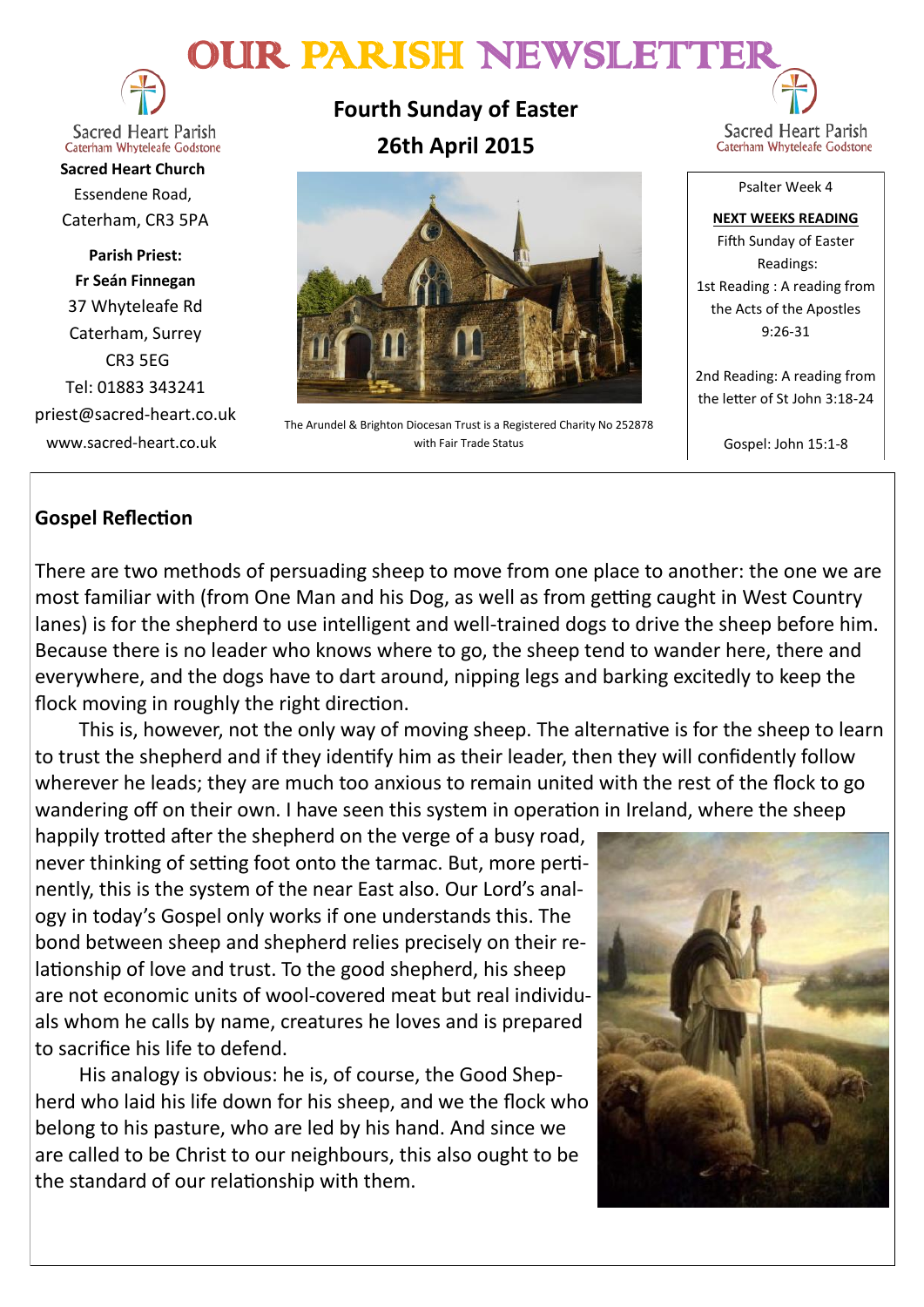## **The John Fisher School** Open Mornings for



September 2016 Intake Year 5 parents are invited to visit The John Fisher School on:

Tuesday 23rd, Wednesday 24th and Thursday 25th June between 9.15am and 10.15am.

Parents will be taken on a tour of the school, will meet with staff and students and sample what it is like to be part of the John Fisher community. Please note that these mornings are for parents only. Places are limited and will be allocated on a first come, first served basis. If you would like to book a place please send an email to:

lstubley1@suttonmail.org

### **Parish Halls**

We would like to politely remind all Parishioners that should they wish to use any of our Parish halls/areas, please could they ensure that they book their session with the appropriate person, they clean up after they have finished using the Hall/area and that they lock and return the keys to the correct place (do not hand any keys to another person). Thank you

# Appeal from The John Fisher School

One of our 13 year old students, Cori, received treatment at the Royal Marsden last year. He subsequently became ill again and is currently undergoing intensive treatment at St George's Hospital, following which he will need a bone marrow transplant. As well as keeping Cori in your prayers, please consider applying to join the NHS or Anthony Nolan Trust donor registers. Details can be found at [http://www.nhsbt.nhs.uk/](http://www.nhsbt.nhs.uk/bonemarrow/) [bonemarrow/](http://www.nhsbt.nhs.uk/bonemarrow/) or<http://www.anthonynolan.org/> If you are not a suitable donor, there are many other ways you can support this life saving work.

Mrs Ingrid Phillips, diocesan chair of the Society of St Vincent de Paul will be speaking about the establishment of our new Conference after each Sunday Mass today.

## **Offertory Collection**

Sincere thanks for your generosity last weekend: Offertory: £965.67 (Gift Aid £375.50)

Festival 50 Diocesan Jubilee at the AMEX Stadium - 5th July



Come and see the flower festival, Arts and Crafts market place, Art Exhibition, Vintage Fair, children's Activities, talks, cinema and theatre and lots more.

There are still places on the coach if you haven't signed up yet. Just take an envelope, fill in your details and add your money. We will do the rest. If you have signed up PLEASE can you confirm your place with your payment.

Come and meet your new Bishop and all your friends from across the Diocese or better still make new friends. Everyone is welcome, friends, family. Catholic identity is not essential.

Walking pilgrimage? For the more energetic why not join the walking Pilgrimage from Arundel Cathedral to the AMEX Stadium over two days or less. Pick up a leaflet in the porch.

A one-off 'Massive' Catholic Pilgrimage starting at Arundel Cathedral on Friday 3rd July to arrive at the Amex for the 50th Jubilee Celebration of the Diocese on Sunday 5th July 2015. Have you ever thought what it might be like to do a pilgrimage as our medieval forbears did, walking the journey in prayer, fun and fellowship though a lovely example of God's creation, a path that has been used by pilgrims for centuries. You may join the pilgrimage along the way if you cant manage 2 days. Details: Cost £50\*. Includes food, overnight sleeping in Halls, luggage transported in a van, a barn dance, a swimming pool on route and showers available both evenings. For more details : [http://](http://thepilgrims.org.uk/) [thepilgrims.org.uk](http://thepilgrims.org.uk/) or contact John Doyle through the Parish Office

#### **Catenian Aid for South African Refugees.**

A £130 donation was raised for the foreign migrants displaced from the Shakashead township north of Durban, South Africa where violence against foreign migrants has erupted. A Zimbabwean friend of Mike and Eliz Wood has already used the money from the collection to buy toiletries, nappies, tinned food and rice for families forced to leave their homes with only the clothes they were wearing.

This money was raised by the Tandridge Catenians Circle at the annual clergy evening on Wednesday 22nd April. The Circle was host to 40 members, wives and clergy.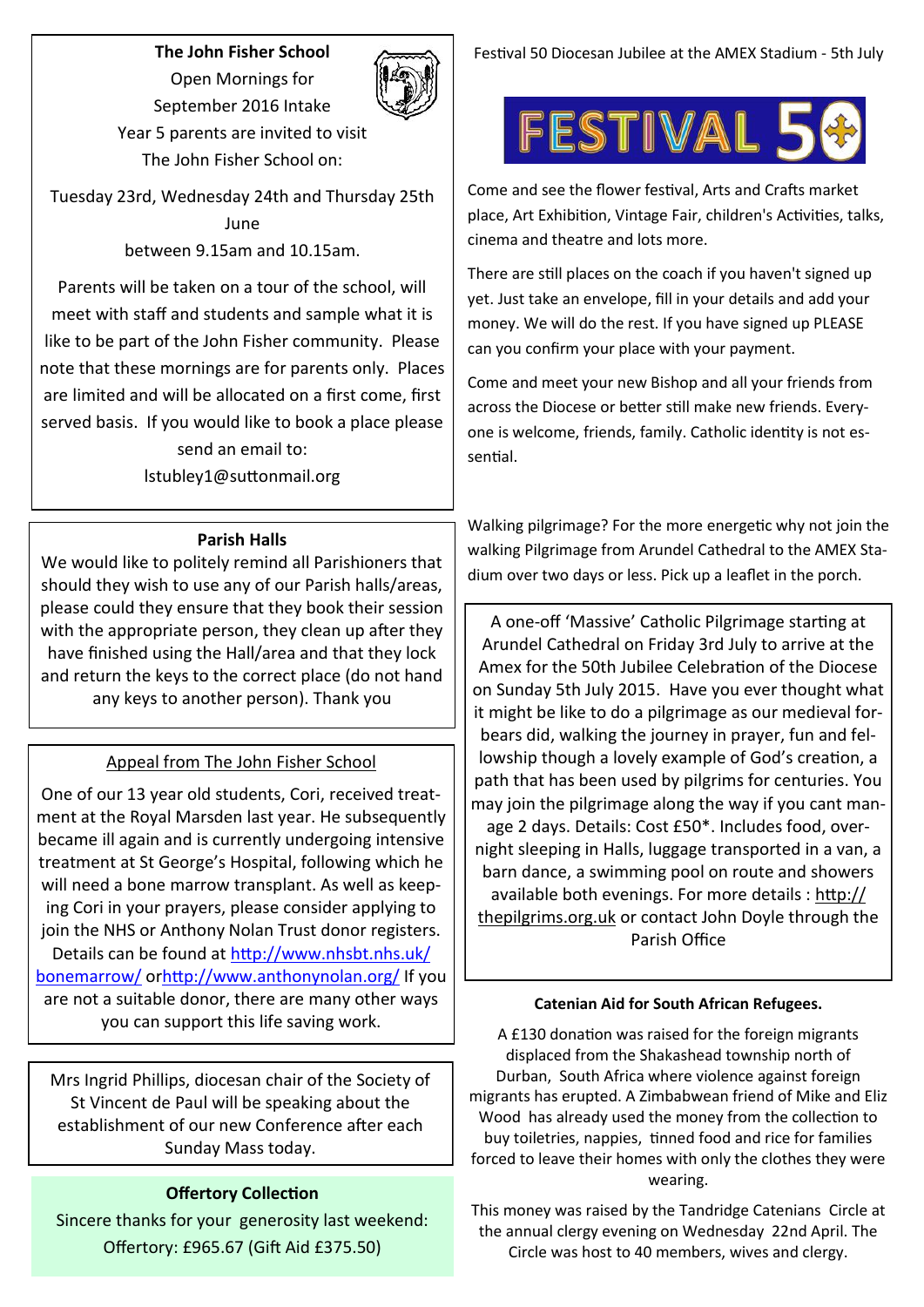# **WHAT'S ON IN THE PARISH THIS WEEK**

| Sun 26th: | YOUNGER CHILDREN'S liturgy at 9am &          |
|-----------|----------------------------------------------|
|           | 10:45am Masses (No older children's liturgy) |
|           | Teas & Coffee after 10:45am Mass (Old Hall)  |
| Mon:      | After Mass Teas & Coffee (Old Hall)          |
| Tues:     | 9:15am - 11:15am Toddler Group (Old Hall)    |
| Sun 3rd:  | CHILDREN'S liturgy at 9am & 10:45am Masses   |
|           | Teas & Coffee after 10:45am Mass (Old Hall)  |
|           |                                              |

#### **THE JOHN FISHER SCHOOL - VANCANCIES SENCO TLR 1b (£10,917) Required from 1st September 2015**

The Governors wish to appoint, from  $1<sup>st</sup>$  September 2015, a full time SENCO who has the ability to inspire students to enjoy learning and to achieve. They will be an enthusiastic and committed colleague with excellent interpersonal skills. The successful candidate will have significant experience of teaching students with SEND, and will possess a good working knowledge of the new Special Educational Needs Code of Practice. They will be expected to continue and improve on the excellent work currently in place, to lead a thriving department and secure high quality intervention, the effective use of resources and high standards of learning and achievement. The successful applicant should be able to undertake all access arrangements for examinations. Closing date: Monday,  $11<sup>th</sup>$  May 2015. Interviews will be held on Monday,  $18^{th}$  May 2015.

### **TEACHER OF MATHEMATICS (Full Time) and TEACHER OF MATHEMATICS (Part Time 0.4 - 0.6fte) required from 1st September 2015**

The Governors wish to appoint, from  $1<sup>st</sup>$  September 2015 two teachers of Mathematics to join a thriving, high achieving and enjoyable team. The Mathematics Department is looking for talented and enthusiastic Teachers of Mathematics. This is an exciting opportunity for someone to teach students across a broad ability range. A substantial number of students take A Level Mathematics or Further Mathematics, with A Level teaching available for suitable candidates. Closing date: Tuesday,  $5^{th}$  May 2015. Interviews will be held Thursday, 7<sup>th</sup> May 2015.

#### **COVER SUPERVISOR**

**required as soon as possible to cover maternity leave until the end of January 2016**

**Salary Scale 4/5 - Salary range £19,524 – £24,027 pro rata**

The school is currently looking to employ a Cover Supervisor to supervise whole classes during the short term absence of teachers. The hours are 30 per week, term time only. Closing date Wednesday,  $6^{th}$  May 2015. Interviews will be on Wednesday, 13th May 2015.

Please contact Janet Rigby, Office Manager on [jrigby3@suttonmail.org](mailto:jrigby3@suttonmail.org) to arrange a visit or an informal discussion with the Headteacher, Mr Mark Scully.

Application forms are available by downloading via the website on [www.johnfisherschool.org](http://www.johnfisherschool.org) where further information on the school and department may be found.

*The School is committed to safeguarding and promoting the welfare of children and to equality of opportunity. An enhanced CRB will be required.*



**Your Prayers are requested for the following persons who are ill or housebound.** 

Pat Knight; Kathleen & John Saunders; Helen Keogh; Daisy Hill; Christopher Browne; Kit Monk; Krista Thompson; Jane Hill; Rosemary Whale; Pam Weaver; Jimmy & Bridie Mullen; Bernie Horrocks; Margaret Robertson; Heather Tordimah; Jenny Rowen; Elizabeth Daley; Eileen Lattimore; Bryan Smith; Rose Knight; Oliver Farrell; Richard Richardson; Seeta Pillay; Christopher Miles; Pat McCoy; John Dunlop, Elise O'Connor, Malcolm Bowen, John Gilford, Chris Norman, Bridget Crook, Baby Tabitha Harrison & Christine Vernon.

## **Vintage Afternoon Tea (CAFOD) - Sunday 3rd May**

There is still time to book tickets for this event. Why not give your family or friends a Bank Holiday treat next weekend? For tickets see a member of the CAFOD group after Mass or telephone 01883 345749 by Tuesday 28th April to make a booking. (£6 adults, £3 primary-aged children)

#### **Second Collections**

TODAY we will have a second

collection for the Education of Future Priests please use your Gift Aid Envelopes

The April draw for the Double C Club was made after Mass last week (delayed due to Easter and Father Sean well deserved break) and congratulations to the following

winners:

£70 T Veale £50 N and D Walsh £30 T O'Donoghue



# **FIRST HOLY COMMUNION**

**Dates for your Diary:**

**Next Parent's Session: 7th May 2015 (7:45pm) Next Children's' Session: 10th May 2015** If you have any queries, please contact Anne Marie Young either via email on fhc.sacredheart@gmail.com